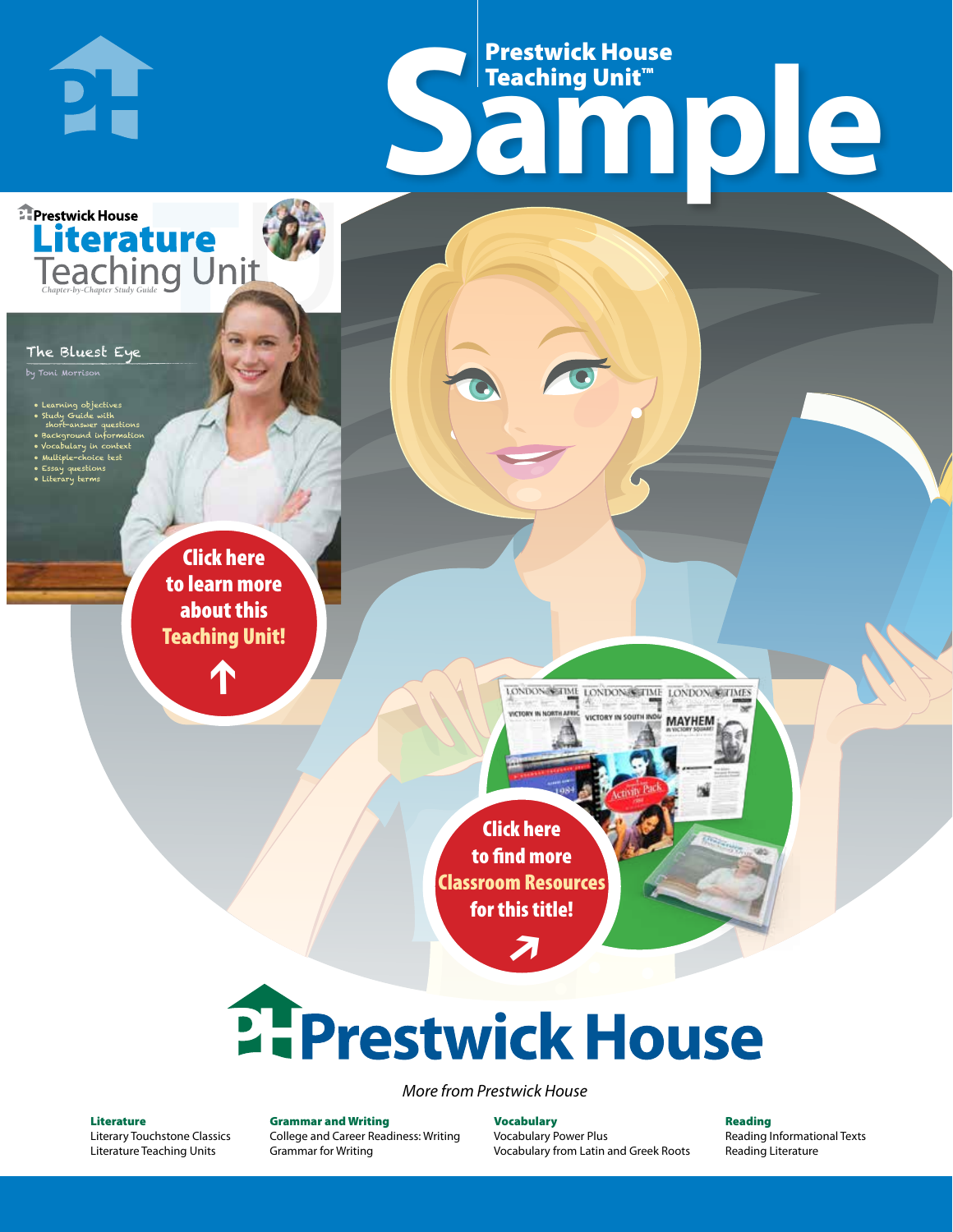

## The Bluest Eye

by Toni Morrison

- Learning objectives
- Study Guide with short-answer questions
	- Background information
	- Vocabulary in context
		- Multiple-choice test
			- Essay questions
				- Literary terms

## **EFPrestwick House**

**P.O. Box 658, Clayton, DE 19938 www.prestwickhouse.com 800.932.4593**

**ISBN: 978-1-58049-278-2**

**Copyright ©2017 by Prestwick House Inc.**

**All rights reserved. No portion may be reproduced without permission in writing from the publisher.**

**Item No: 300126**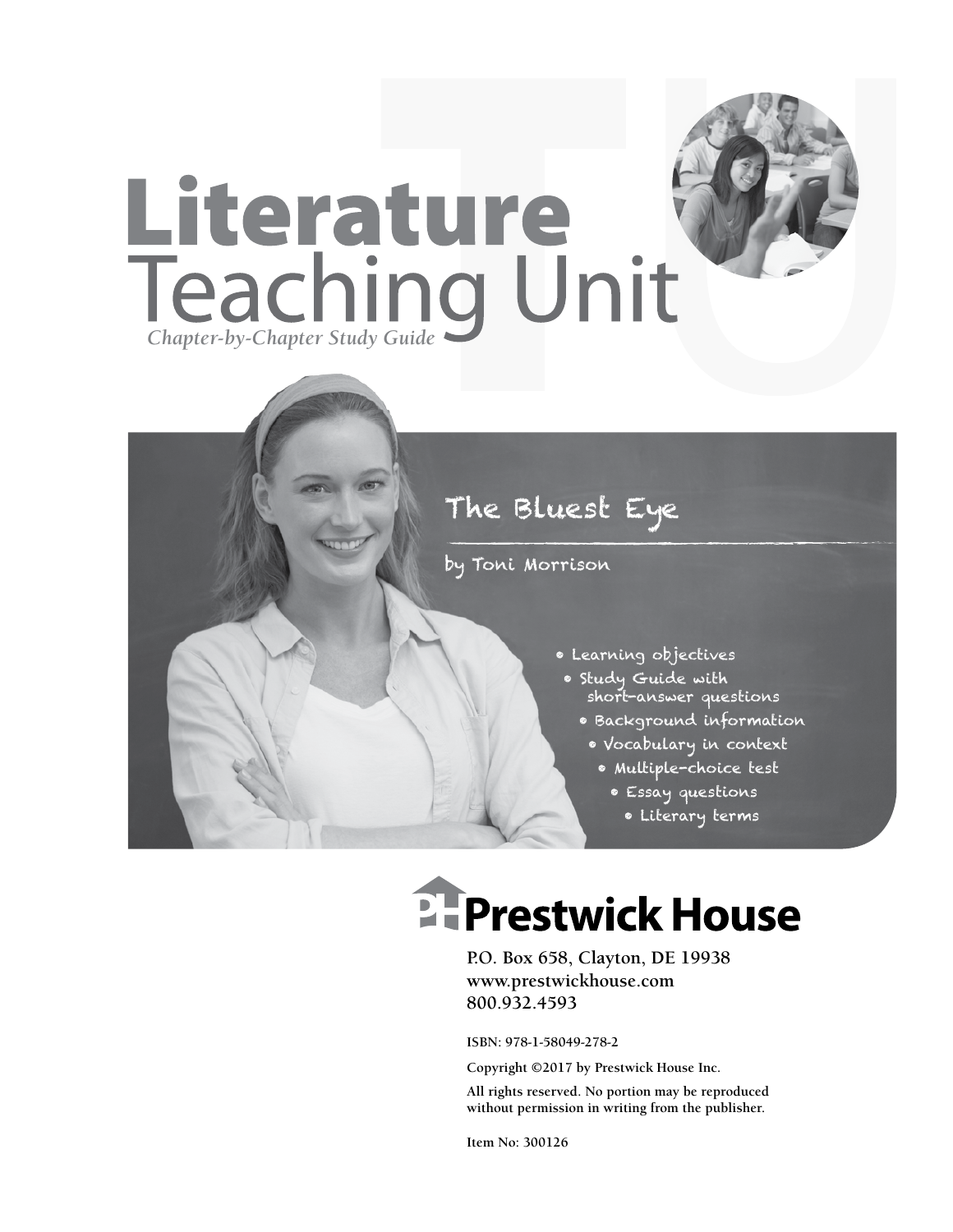#### **Objectives**

By the end of this Unit, the student will be able to:

- 1. discuss the ways the quotations from the primer at the start of the chapters represent the collective voice of society.
- 2. infer information about characters and events when it is not explicitly stated.
- 3. discuss what the following may represent in the story: milk, the quilt, the Shirley Temple cup, Pauline's foot, the color green, marigolds, and Mary Jane candy bars.
- 4. recognize Morrison's writing style, which includes interesting descriptive phrases and images.
- 5. recognize when the narrator changes from Claudia (first person narration) to third person narration; discuss the advantages of each type of narration for this story.
- 6. define vocabulary words from the story.
- 7. discuss the importance of family love to help black children overcome or resist the social forces that promote racial self-loathing.
- 8. define and cite examples from *The Bluest Eye* of the following literary terms:
	- metaphor theme
		- simile parallelism
	- symbol · allusion
		- • irony • omniscient
	- folklore
- 9. relate the ways each of the following characters try to escape from their unhappy lives: Cholly, Pecola, Sammy, Mrs. Breedlove, The Maginot Line, Geraldine, Soaphead Church; comment on whether or not they succeed.
- 10. discuss the reasons Pecola wishes for blue eyes.
- 11. understand the overall theme of the novel: how the collective voice of society, which tells black people they must adhere to unattainable white standards and expectations, is destructive to black people, and results in racial self-loathing; explain how the theme impacts Pecola's relationship with the black community, her family life, her friendships, her sexuality, and her sanity.
- 12. comment on the significance of the fact that the four parts of the novel correspond with the four seasons of the year.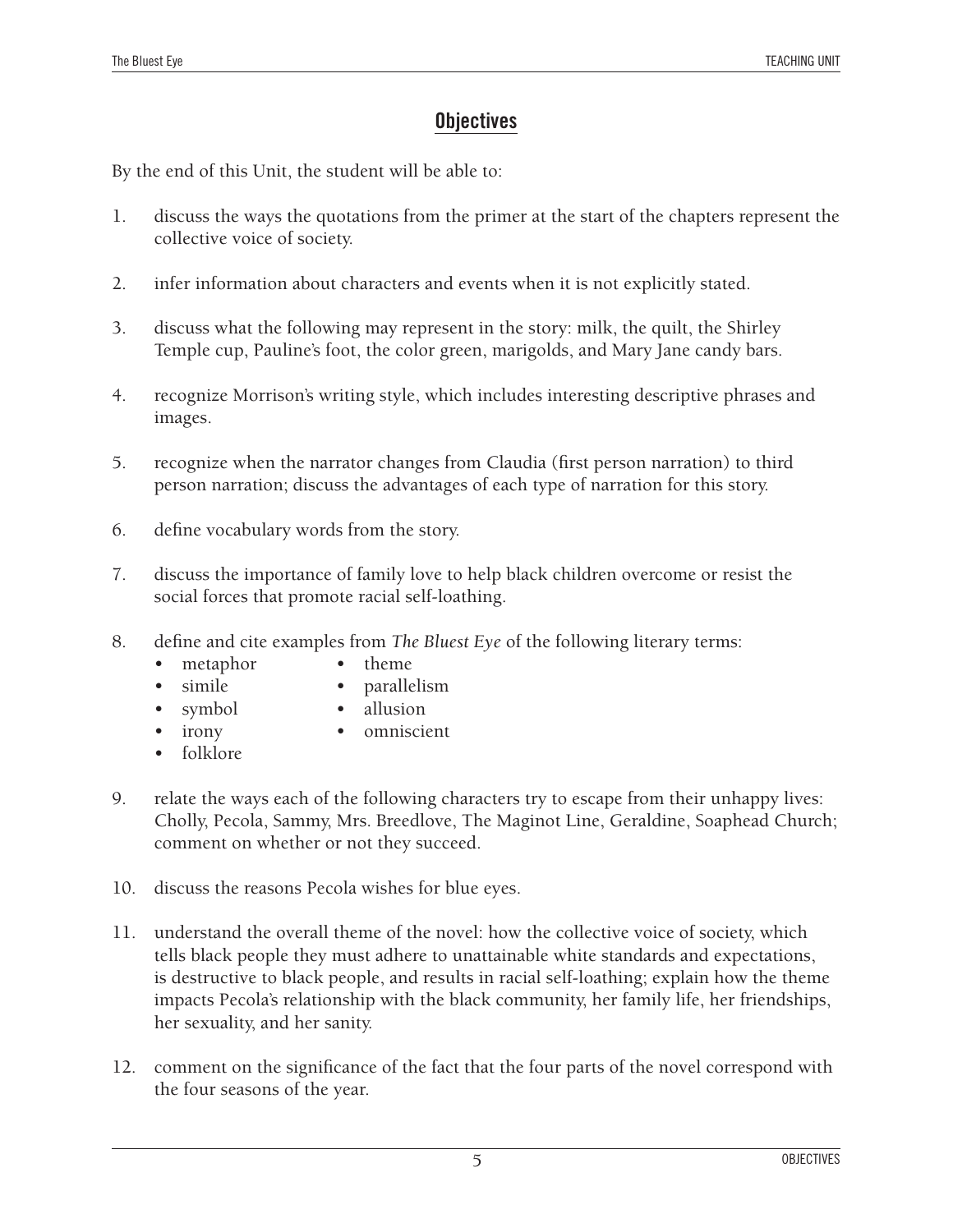#### **Questions for Essay and Discussion**

- 1. State the overall theme for this novel.
- 2. What do the reading primer passages at the beginning of chapters represent in this story? Why are the phrases of the primer repeated and run together?
- 3. The second short section (referred to in this unit as a "prologue") begins with the sentence, "Quiet as it's kept, there were no marigolds in the fall of 1941." What information about the story does this beginning give to the reader about the setting and tone or mood of the story?
- 4. Marigolds are also mentioned in the last two chapters of the story. What do you think they might symbolize in this novel? Explain how the symbolism of marigolds and other symbols add to the overall mood or tone of *The Bluest Eye.*
- 5. What do each of the following items represent in the story?
	- three quarts of milk
	- the quilt
	- the Shirley Temple cup
	- Pauline's foot
	- Mary Jane candy bars
- 6. Who narrates the chapters in the book describing Cholly's childhood and Pauline's childhood? Which chapters does Claudia narrate? Why do you think Morrison switches between the two narrators?
- 7. What does the color green symbolize in the story? Find two passages in the novel to support your answer.
- 8. Both Pecola and Frieda experience sexual abuse. Why does Frieda seem to survive the abuse with her emotions intact; why does Pecola go insane?
- 9. Pecola prays for blue eyes. Why does she think blue eyes will improve her life?
- 10. How do the black women in the community feel about Pecola after her rape?
- 11. Why is it ironic that Cholly covers Pecola with a quilt after the rape?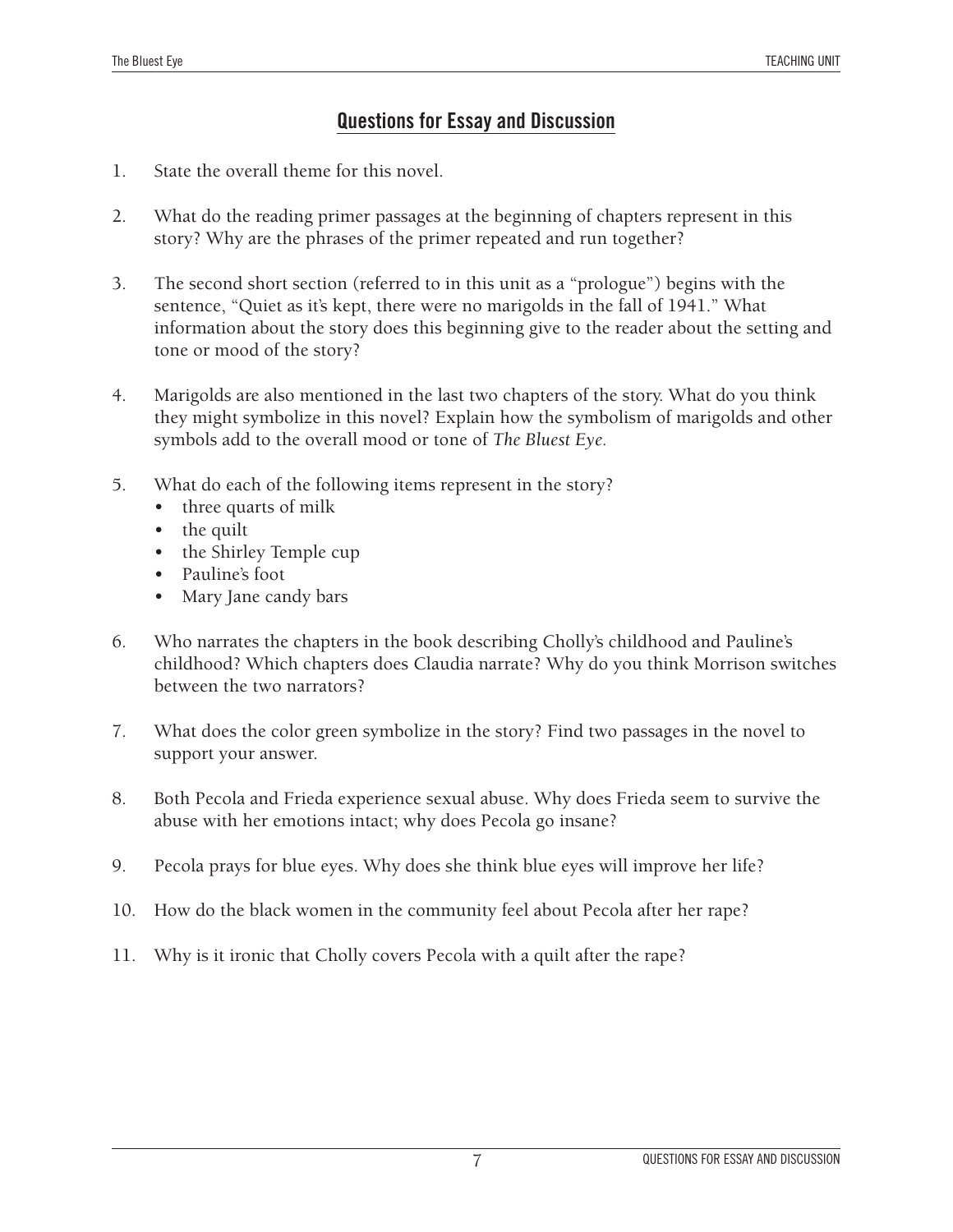### **The Bluest Eye**

#### **The Bluest Eye – Prologues 1 and 2 ("Here is the house…Quiet as it's kept…")**

1. The first two pages in the prologue repeat lines from the children's reading book, *Fun With Dick And Jane*, a primer popular in schools during the 1940's and 1950's. The primer describes incidents from the lives of a perfect white family made up of mother, father, son, daughter, and dog; most black children also had to learn to read using this book. Some critics believe the primer Morrison uses in this story represents the collective voice of the dominant white culture. Assuming this theory is accurate, what message do you think this allusion to the elementary school book might be sending to young black students?

\_\_\_\_\_\_\_\_\_\_\_\_\_\_\_\_\_\_\_\_\_\_\_\_\_\_\_\_\_\_\_\_\_\_\_\_\_\_\_\_\_\_\_\_\_\_\_\_\_\_\_\_\_\_\_\_\_\_\_\_\_\_\_\_\_\_\_\_\_\_\_\_\_ \_\_\_\_\_\_\_\_\_\_\_\_\_\_\_\_\_\_\_\_\_\_\_\_\_\_\_\_\_\_\_\_\_\_\_\_\_\_\_\_\_\_\_\_\_\_\_\_\_\_\_\_\_\_\_\_\_\_\_\_\_\_\_\_\_\_\_\_\_\_\_\_\_ \_\_\_\_\_\_\_\_\_\_\_\_\_\_\_\_\_\_\_\_\_\_\_\_\_\_\_\_\_\_\_\_\_\_\_\_\_\_\_\_\_\_\_\_\_\_\_\_\_\_\_\_\_\_\_\_\_\_\_\_\_\_\_\_\_\_\_\_\_\_\_\_\_ \_\_\_\_\_\_\_\_\_\_\_\_\_\_\_\_\_\_\_\_\_\_\_\_\_\_\_\_\_\_\_\_\_\_\_\_\_\_\_\_\_\_\_\_\_\_\_\_\_\_\_\_\_\_\_\_\_\_\_\_\_\_\_\_\_\_\_\_\_\_\_\_\_ \_\_\_\_\_\_\_\_\_\_\_\_\_\_\_\_\_\_\_\_\_\_\_\_\_\_\_\_\_\_\_\_\_\_\_\_\_\_\_\_\_\_\_\_\_\_\_\_\_\_\_\_\_\_\_\_\_\_\_\_\_\_\_\_\_\_\_\_\_\_\_\_\_ \_\_\_\_\_\_\_\_\_\_\_\_\_\_\_\_\_\_\_\_\_\_\_\_\_\_\_\_\_\_\_\_\_\_\_\_\_\_\_\_\_\_\_\_\_\_\_\_\_\_\_\_\_\_\_\_\_\_\_\_\_\_\_\_\_\_\_\_\_\_\_\_\_ \_\_\_\_\_\_\_\_\_\_\_\_\_\_\_\_\_\_\_\_\_\_\_\_\_\_\_\_\_\_\_\_\_\_\_\_\_\_\_\_\_\_\_\_\_\_\_\_\_\_\_\_\_\_\_\_\_\_\_\_\_\_\_\_\_\_\_\_\_\_\_\_\_

2. Why do you suppose Morrison repeats the words from the elementary school primer over and over without any punctuation?

\_\_\_\_\_\_\_\_\_\_\_\_\_\_\_\_\_\_\_\_\_\_\_\_\_\_\_\_\_\_\_\_\_\_\_\_\_\_\_\_\_\_\_\_\_\_\_\_\_\_\_\_\_\_\_\_\_\_\_\_\_\_\_\_\_\_\_\_\_\_\_\_\_ \_\_\_\_\_\_\_\_\_\_\_\_\_\_\_\_\_\_\_\_\_\_\_\_\_\_\_\_\_\_\_\_\_\_\_\_\_\_\_\_\_\_\_\_\_\_\_\_\_\_\_\_\_\_\_\_\_\_\_\_\_\_\_\_\_\_\_\_\_\_\_\_\_ \_\_\_\_\_\_\_\_\_\_\_\_\_\_\_\_\_\_\_\_\_\_\_\_\_\_\_\_\_\_\_\_\_\_\_\_\_\_\_\_\_\_\_\_\_\_\_\_\_\_\_\_\_\_\_\_\_\_\_\_\_\_\_\_\_\_\_\_\_\_\_\_\_ \_\_\_\_\_\_\_\_\_\_\_\_\_\_\_\_\_\_\_\_\_\_\_\_\_\_\_\_\_\_\_\_\_\_\_\_\_\_\_\_\_\_\_\_\_\_\_\_\_\_\_\_\_\_\_\_\_\_\_\_\_\_\_\_\_\_\_\_\_\_\_\_\_ \_\_\_\_\_\_\_\_\_\_\_\_\_\_\_\_\_\_\_\_\_\_\_\_\_\_\_\_\_\_\_\_\_\_\_\_\_\_\_\_\_\_\_\_\_\_\_\_\_\_\_\_\_\_\_\_\_\_\_\_\_\_\_\_\_\_\_\_\_\_\_\_\_ \_\_\_\_\_\_\_\_\_\_\_\_\_\_\_\_\_\_\_\_\_\_\_\_\_\_\_\_\_\_\_\_\_\_\_\_\_\_\_\_\_\_\_\_\_\_\_\_\_\_\_\_\_\_\_\_\_\_\_\_\_\_\_\_\_\_\_\_\_\_\_\_\_ \_\_\_\_\_\_\_\_\_\_\_\_\_\_\_\_\_\_\_\_\_\_\_\_\_\_\_\_\_\_\_\_\_\_\_\_\_\_\_\_\_\_\_\_\_\_\_\_\_\_\_\_\_\_\_\_\_\_\_\_\_\_\_\_\_\_\_\_\_\_\_\_\_

3. The first line in the second prologue is "Quiet as it's kept, there were no marigolds in the fall of 1941." Morrison has said that this line reminds her of her childhood. She remembers hearing black women use that expression before relating a piece of gossip or an anecdote. To Morrison, it means, "Shh, don't tell anyone else." What secret about Pecola does the narrator reveal in the second prologue?

\_\_\_\_\_\_\_\_\_\_\_\_\_\_\_\_\_\_\_\_\_\_\_\_\_\_\_\_\_\_\_\_\_\_\_\_\_\_\_\_\_\_\_\_\_\_\_\_\_\_\_\_\_\_\_\_\_\_\_\_\_\_\_\_\_\_\_\_\_\_\_\_\_ \_\_\_\_\_\_\_\_\_\_\_\_\_\_\_\_\_\_\_\_\_\_\_\_\_\_\_\_\_\_\_\_\_\_\_\_\_\_\_\_\_\_\_\_\_\_\_\_\_\_\_\_\_\_\_\_\_\_\_\_\_\_\_\_\_\_\_\_\_\_\_\_\_ \_\_\_\_\_\_\_\_\_\_\_\_\_\_\_\_\_\_\_\_\_\_\_\_\_\_\_\_\_\_\_\_\_\_\_\_\_\_\_\_\_\_\_\_\_\_\_\_\_\_\_\_\_\_\_\_\_\_\_\_\_\_\_\_\_\_\_\_\_\_\_\_\_ \_\_\_\_\_\_\_\_\_\_\_\_\_\_\_\_\_\_\_\_\_\_\_\_\_\_\_\_\_\_\_\_\_\_\_\_\_\_\_\_\_\_\_\_\_\_\_\_\_\_\_\_\_\_\_\_\_\_\_\_\_\_\_\_\_\_\_\_\_\_\_\_\_ \_\_\_\_\_\_\_\_\_\_\_\_\_\_\_\_\_\_\_\_\_\_\_\_\_\_\_\_\_\_\_\_\_\_\_\_\_\_\_\_\_\_\_\_\_\_\_\_\_\_\_\_\_\_\_\_\_\_\_\_\_\_\_\_\_\_\_\_\_\_\_\_\_ \_\_\_\_\_\_\_\_\_\_\_\_\_\_\_\_\_\_\_\_\_\_\_\_\_\_\_\_\_\_\_\_\_\_\_\_\_\_\_\_\_\_\_\_\_\_\_\_\_\_\_\_\_\_\_\_\_\_\_\_\_\_\_\_\_\_\_\_\_\_\_\_\_ \_\_\_\_\_\_\_\_\_\_\_\_\_\_\_\_\_\_\_\_\_\_\_\_\_\_\_\_\_\_\_\_\_\_\_\_\_\_\_\_\_\_\_\_\_\_\_\_\_\_\_\_\_\_\_\_\_\_\_\_\_\_\_\_\_\_\_\_\_\_\_\_\_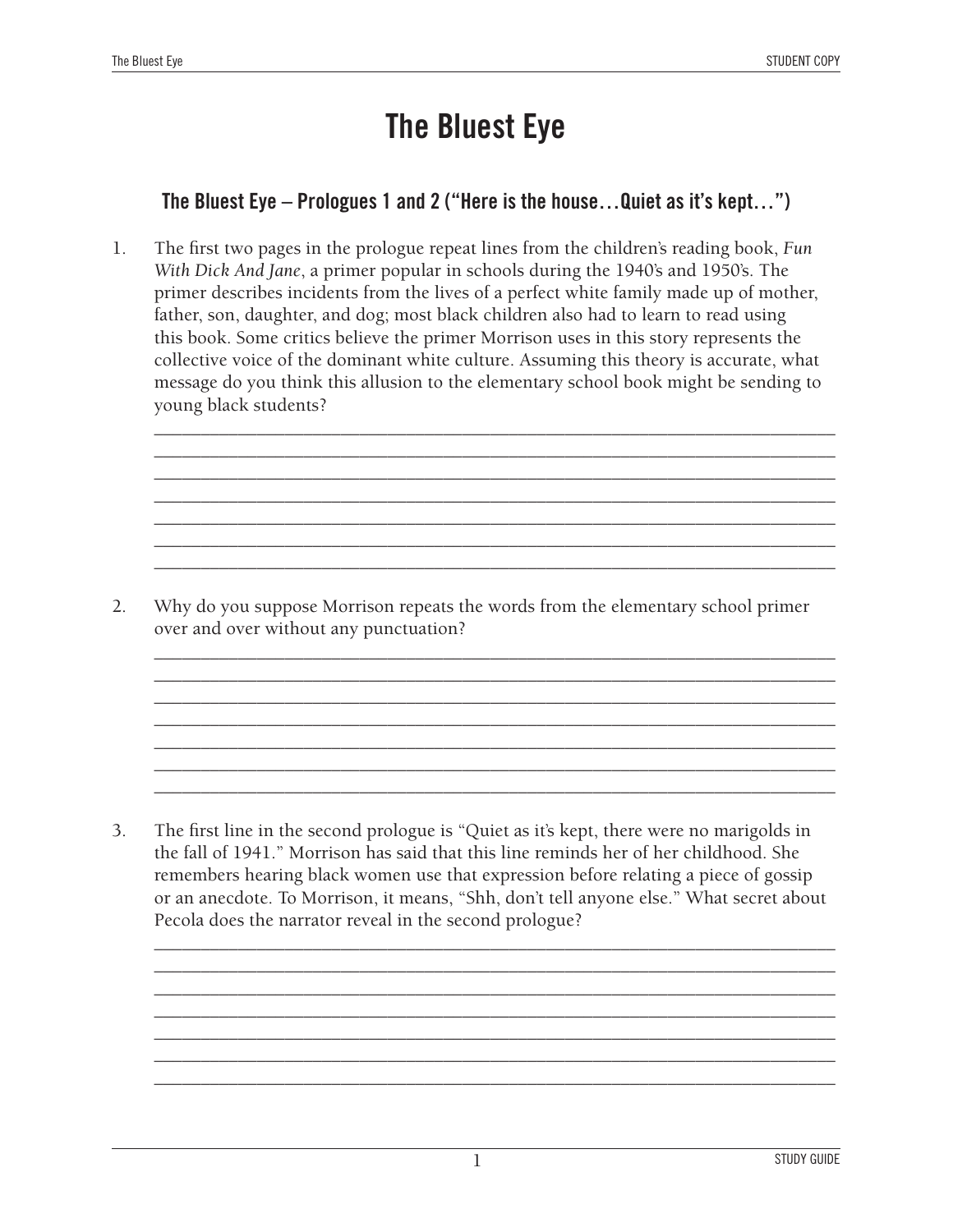#### **Chapter 2 (HEREISTHEHOUSE)**

#### **VOCABULARY**

discretion - freedom to make decisions and choices foists - passes off as genuine leaden – gloomy, dull, gray malaise - uneasiness, depression melancholy - sadness, gloom pervading - occurring throughout schemata - schedule, scheme

 $\mathbf{1}$ . Briefly describe Pecola's apartment. What is ironic about her last name?

 $2.$ Why is the sofa a source of humiliation for the Breedlove family? Some critics believe the sofa represents something about the Breedlove family.

 $3<sub>1</sub>$ Claudia is the narrator for the first chapter. Why do you suppose Morrison switches from first-person narration to third-person narration for this chapter?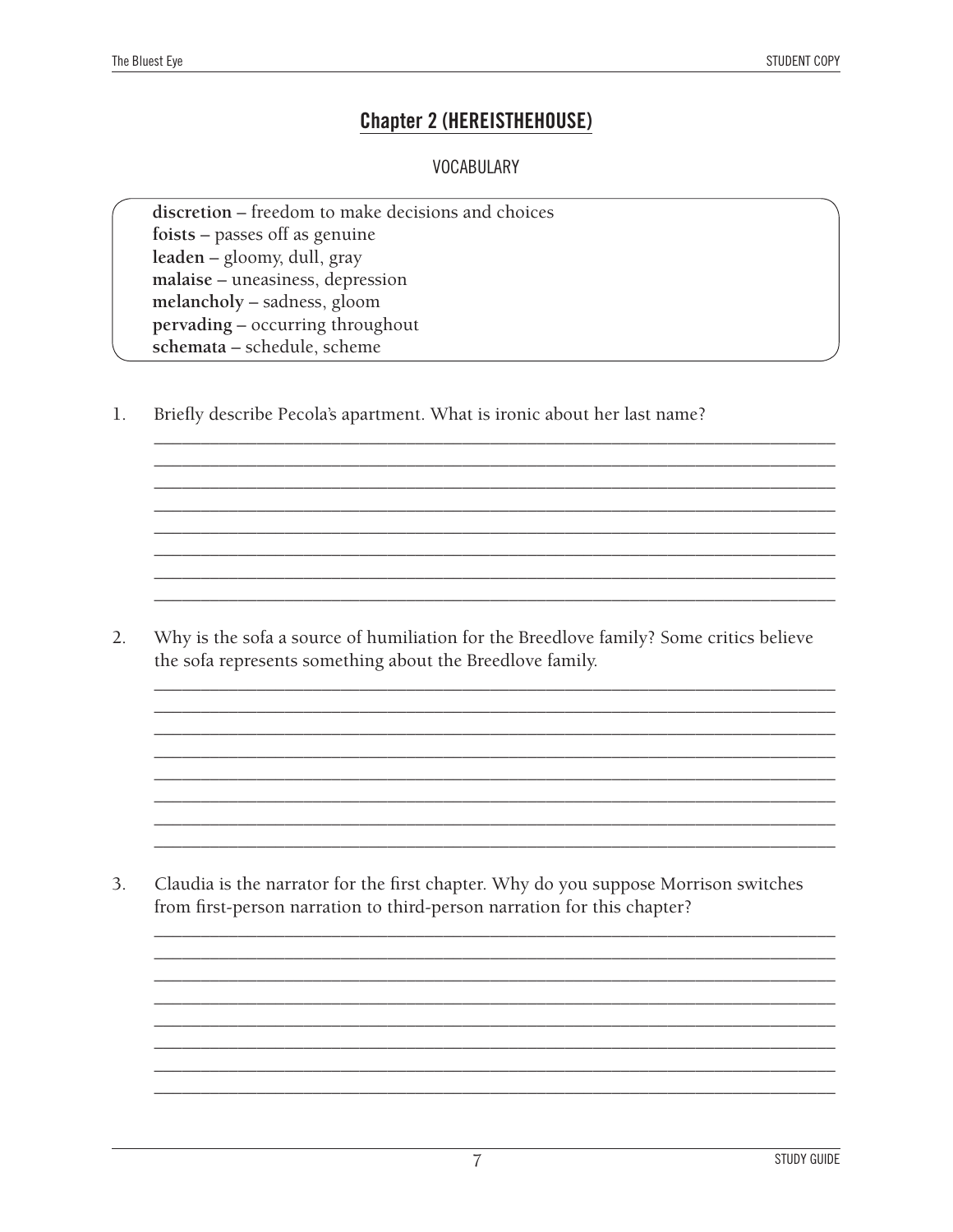4. How does Maureen's family get some of their money?

5. Compare the way Frieda and Claudia react to Maureen's insults with Pecola's reaction. Who do you think handles the situation better?

\_\_\_\_\_\_\_\_\_\_\_\_\_\_\_\_\_\_\_\_\_\_\_\_\_\_\_\_\_\_\_\_\_\_\_\_\_\_\_\_\_\_\_\_\_\_\_\_\_\_\_\_\_\_\_\_\_\_\_\_\_\_\_\_\_\_\_\_\_\_\_\_\_ \_\_\_\_\_\_\_\_\_\_\_\_\_\_\_\_\_\_\_\_\_\_\_\_\_\_\_\_\_\_\_\_\_\_\_\_\_\_\_\_\_\_\_\_\_\_\_\_\_\_\_\_\_\_\_\_\_\_\_\_\_\_\_\_\_\_\_\_\_\_\_\_\_

\_\_\_\_\_\_\_\_\_\_\_\_\_\_\_\_\_\_\_\_\_\_\_\_\_\_\_\_\_\_\_\_\_\_\_\_\_\_\_\_\_\_\_\_\_\_\_\_\_\_\_\_\_\_\_\_\_\_\_\_\_\_\_\_\_\_\_\_\_\_\_\_\_

\_\_\_\_\_\_\_\_\_\_\_\_\_\_\_\_\_\_\_\_\_\_\_\_\_\_\_\_\_\_\_\_\_\_\_\_\_\_\_\_\_\_\_\_\_\_\_\_\_\_\_\_\_\_\_\_\_\_\_\_\_\_\_\_\_\_\_\_\_\_\_\_\_ \_\_\_\_\_\_\_\_\_\_\_\_\_\_\_\_\_\_\_\_\_\_\_\_\_\_\_\_\_\_\_\_\_\_\_\_\_\_\_\_\_\_\_\_\_\_\_\_\_\_\_\_\_\_\_\_\_\_\_\_\_\_\_\_\_\_\_\_\_\_\_\_\_  $\mathcal{L}_\mathcal{L} = \{ \mathcal{L}_\mathcal{L} = \{ \mathcal{L}_\mathcal{L} = \{ \mathcal{L}_\mathcal{L} = \{ \mathcal{L}_\mathcal{L} = \{ \mathcal{L}_\mathcal{L} = \{ \mathcal{L}_\mathcal{L} = \{ \mathcal{L}_\mathcal{L} = \{ \mathcal{L}_\mathcal{L} = \{ \mathcal{L}_\mathcal{L} = \{ \mathcal{L}_\mathcal{L} = \{ \mathcal{L}_\mathcal{L} = \{ \mathcal{L}_\mathcal{L} = \{ \mathcal{L}_\mathcal{L} = \{ \mathcal{L}_\mathcal{$ \_\_\_\_\_\_\_\_\_\_\_\_\_\_\_\_\_\_\_\_\_\_\_\_\_\_\_\_\_\_\_\_\_\_\_\_\_\_\_\_\_\_\_\_\_\_\_\_\_\_\_\_\_\_\_\_\_\_\_\_\_\_\_\_\_\_\_\_\_\_\_\_\_ \_\_\_\_\_\_\_\_\_\_\_\_\_\_\_\_\_\_\_\_\_\_\_\_\_\_\_\_\_\_\_\_\_\_\_\_\_\_\_\_\_\_\_\_\_\_\_\_\_\_\_\_\_\_\_\_\_\_\_\_\_\_\_\_\_\_\_\_\_\_\_\_\_

6. Consider the descriptions of Maureen below. In what way do they each support the theme that black children's racial self-worth is dama+ged or destroyed when they are forced to accept white values and expectations?

She [Maureen] ran down the street, the green knee socks making her legs look like wild dandelion stems that had somehow lost their heads." "A high-yellow dream child with long brown hair braided into two lynch ropes that hung down her back.

\_\_\_\_\_\_\_\_\_\_\_\_\_\_\_\_\_\_\_\_\_\_\_\_\_\_\_\_\_\_\_\_\_\_\_\_\_\_\_\_\_\_\_\_\_\_\_\_\_\_\_\_\_\_\_\_\_\_\_\_\_\_\_\_\_\_\_\_\_\_\_\_\_  $\mathcal{L}_\mathcal{L} = \{ \mathcal{L}_\mathcal{L} = \{ \mathcal{L}_\mathcal{L} = \{ \mathcal{L}_\mathcal{L} = \{ \mathcal{L}_\mathcal{L} = \{ \mathcal{L}_\mathcal{L} = \{ \mathcal{L}_\mathcal{L} = \{ \mathcal{L}_\mathcal{L} = \{ \mathcal{L}_\mathcal{L} = \{ \mathcal{L}_\mathcal{L} = \{ \mathcal{L}_\mathcal{L} = \{ \mathcal{L}_\mathcal{L} = \{ \mathcal{L}_\mathcal{L} = \{ \mathcal{L}_\mathcal{L} = \{ \mathcal{L}_\mathcal{$ \_\_\_\_\_\_\_\_\_\_\_\_\_\_\_\_\_\_\_\_\_\_\_\_\_\_\_\_\_\_\_\_\_\_\_\_\_\_\_\_\_\_\_\_\_\_\_\_\_\_\_\_\_\_\_\_\_\_\_\_\_\_\_\_\_\_\_\_\_\_\_\_\_

\_\_\_\_\_\_\_\_\_\_\_\_\_\_\_\_\_\_\_\_\_\_\_\_\_\_\_\_\_\_\_\_\_\_\_\_\_\_\_\_\_\_\_\_\_\_\_\_\_\_\_\_\_\_\_\_\_\_\_\_\_\_\_\_\_\_\_\_\_\_\_\_\_

7. Claudia describes how she and Frieda feel after fighting with Maureen:

And all the time we knew that Maureen Peal was not the Enemy and not worthy of such intense hatred. The *Thing* to fear was the *Thing* that made *her* beautiful, and not us.

\_\_\_\_\_\_\_\_\_\_\_\_\_\_\_\_\_\_\_\_\_\_\_\_\_\_\_\_\_\_\_\_\_\_\_\_\_\_\_\_\_\_\_\_\_\_\_\_\_\_\_\_\_\_\_\_\_\_\_\_\_\_\_\_\_\_\_\_\_\_\_\_\_ \_\_\_\_\_\_\_\_\_\_\_\_\_\_\_\_\_\_\_\_\_\_\_\_\_\_\_\_\_\_\_\_\_\_\_\_\_\_\_\_\_\_\_\_\_\_\_\_\_\_\_\_\_\_\_\_\_\_\_\_\_\_\_\_\_\_\_\_\_\_\_\_\_ \_\_\_\_\_\_\_\_\_\_\_\_\_\_\_\_\_\_\_\_\_\_\_\_\_\_\_\_\_\_\_\_\_\_\_\_\_\_\_\_\_\_\_\_\_\_\_\_\_\_\_\_\_\_\_\_\_\_\_\_\_\_\_\_\_\_\_\_\_\_\_\_\_ \_\_\_\_\_\_\_\_\_\_\_\_\_\_\_\_\_\_\_\_\_\_\_\_\_\_\_\_\_\_\_\_\_\_\_\_\_\_\_\_\_\_\_\_\_\_\_\_\_\_\_\_\_\_\_\_\_\_\_\_\_\_\_\_\_\_\_\_\_\_\_\_\_

\_\_\_\_\_\_\_\_\_\_\_\_\_\_\_\_\_\_\_\_\_\_\_\_\_\_\_\_\_\_\_\_\_\_\_\_\_\_\_\_\_\_\_\_\_\_\_\_\_\_\_\_\_\_\_\_\_\_\_\_\_\_\_\_\_\_\_\_\_\_\_\_\_ \_\_\_\_\_\_\_\_\_\_\_\_\_\_\_\_\_\_\_\_\_\_\_\_\_\_\_\_\_\_\_\_\_\_\_\_\_\_\_\_\_\_\_\_\_\_\_\_\_\_\_\_\_\_\_\_\_\_\_\_\_\_\_\_\_\_\_\_\_\_\_\_\_ \_\_\_\_\_\_\_\_\_\_\_\_\_\_\_\_\_\_\_\_\_\_\_\_\_\_\_\_\_\_\_\_\_\_\_\_\_\_\_\_\_\_\_\_\_\_\_\_\_\_\_\_\_\_\_\_\_\_\_\_\_\_\_\_\_\_\_\_\_\_\_\_\_ \_\_\_\_\_\_\_\_\_\_\_\_\_\_\_\_\_\_\_\_\_\_\_\_\_\_\_\_\_\_\_\_\_\_\_\_\_\_\_\_\_\_\_\_\_\_\_\_\_\_\_\_\_\_\_\_\_\_\_\_\_\_\_\_\_\_\_\_\_\_\_\_\_ \_\_\_\_\_\_\_\_\_\_\_\_\_\_\_\_\_\_\_\_\_\_\_\_\_\_\_\_\_\_\_\_\_\_\_\_\_\_\_\_\_\_\_\_\_\_\_\_\_\_\_\_\_\_\_\_\_\_\_\_\_\_\_\_\_\_\_\_\_\_\_\_\_

What *Thing* is Claudia referring to?

8. Why do Frieda and Claudia decide to keep Mr. Henry's secret?